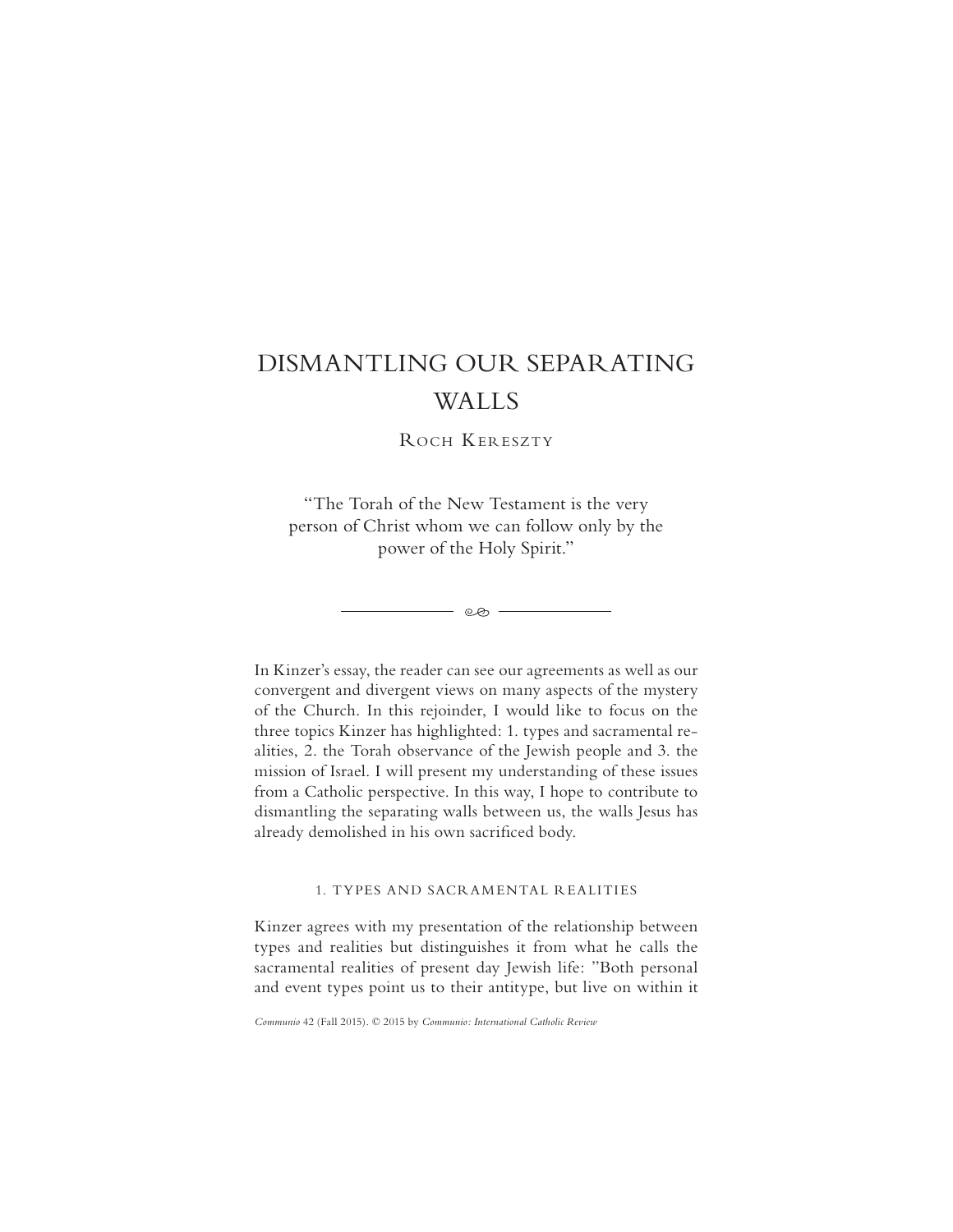#### 2 ROCH KERESZTY

mainly in a *hermeneutical sense*—that is, in providing the necessary interpretive framework for rendering intelligible the antitype's meaning." The living realities of Jewish life, the Torah, the people of Israel, the Sabbath, the Land, the city of Jerusalem and the Mitzvot are present realities that shape the life of the Jewish people as they shaped Jesus' life and not only his imagination, as did the types. According to Kinzer, these are for every Jew sacramental realities by which he or she is connected consciously or unconsciously with the mystery of Christ.

I agree that these living realities establish a quasi-empirical contact with Jesus for us Christians and Messianic Jews, and they have the potential to do the same for the Jewish people. Yet, I believe that all the biblical types and antitypes are more directly sacramental since they are part of the Word of God. If read with faith, the Word of God becomes "living and effective" (Heb 4:12), judges and sanctifies the hearers, and connects them in the present with the *Logos*, the Word of God in person. This means that if the non-Messianic Jew has faith in the God of Abraham, Isaac, Jacob, and all the prophets, the written word becomes a here-and-now spoken word of God's self-revelation. Thus, in some obscure but real way, the graced soul intuits the fulfillment of the Messianic promises. It was in this way that Abraham anticipated the joy of the birth of Christ when he looked at his newborn son Isaac, the child of the promise. This anticipation is real and not imaginary, a share through the Spirit in the filial relationship of the Son.

I also agree that the six realities of present Jewish life can also work as sacramental, but only if they are interpreted—consciously or semiconsciously—according to the Bible of the Old and New Testaments. Without at least an implicit guidance by the Word of God, all the six realities of present Jewish life can be distorted—and were and are often distorted—to the extent that they become an obstacle to believing in the Messiah. Here are a few examples: if Torah and Mitzvot replace faith and the legalistic fulfillment of the rules builds up the self-righteousness of the Pharisee; if genealogical Israelite ethnicity in itself, without faith, assures entrance into the world to come; if the Promised Land means that Israel has the right to expel Arabs, or prevent the establishment of a Palestinian state; these and other such distorted beliefs oppose rather than promote any relationship with Christ.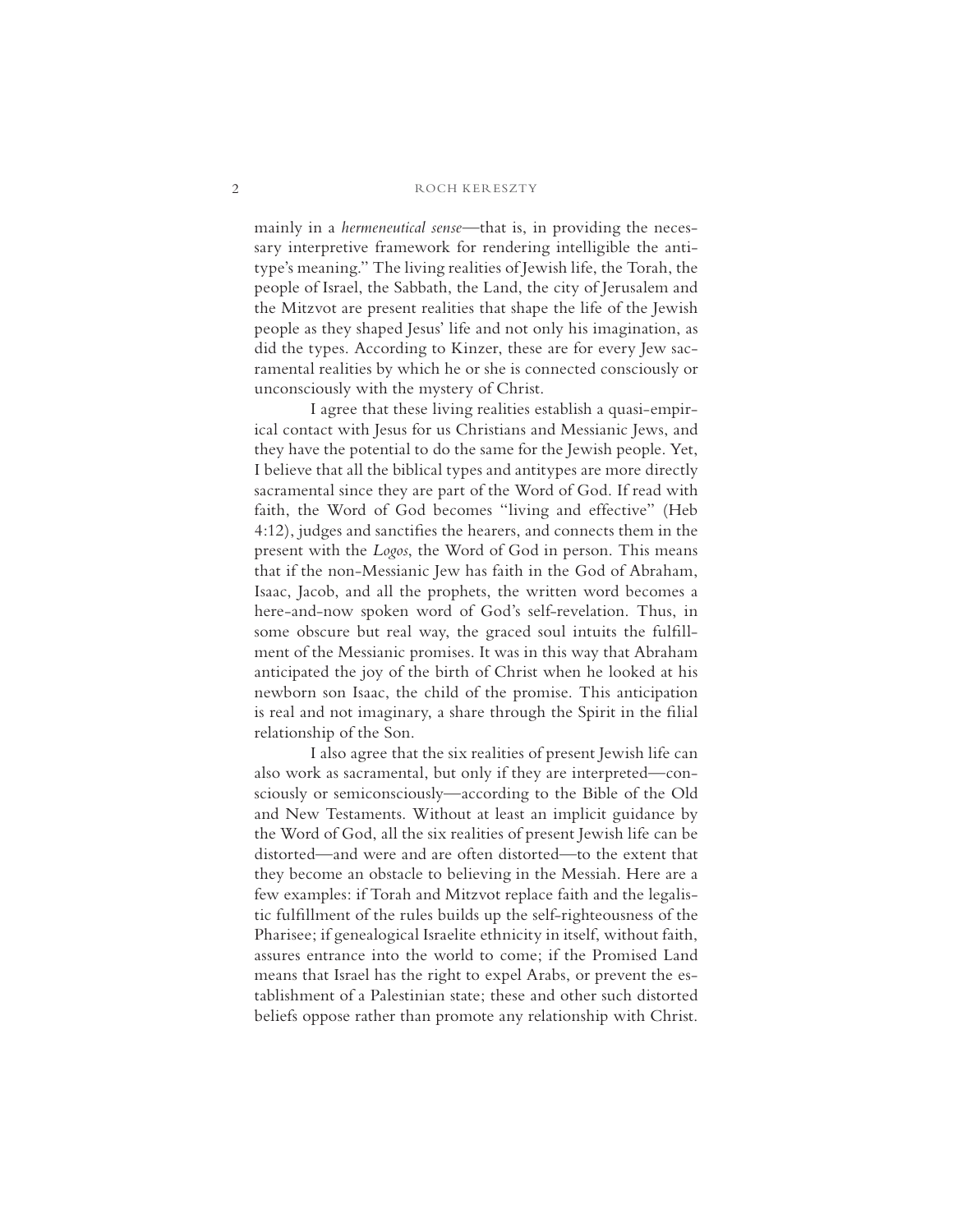Jesus himself was indeed influenced by all these realities but also subjected their aberrations to a scathing critique. At the same time, there are truly believing non-Messianic Jews who decline faith in Jesus, out of what they believe is fidelity to God, and yet live the love of God and love of neighbor; these show us the face of Jesus without knowing it. I believe that, among many others, Emmanuel Levinas, Martin Buber, and Abraham Heschel were great examples of the Jewish "saint."

## 2. THE OBSERVANCE OF THE TORAH

In our first exchange of views there surfaced a marked difference between Kinzer's position and mine regarding the observance of the Torah by Messianic Jews. I said that since the redemptive work of Jesus Christ, no one has the moral obligation to keep the ceremonial and dietary laws of the Old Testament. Yet, the Messianic Jews could practice the Torah out of thanksgiving for God's special providence, which has preserved Israel throughout her long history of exile and persecutions. Kinzer, however, pointed to the analogy between Israel's vocation to keep the Torah in its entirety and vocations in the Catholic Church. Just as a man called to the priesthood, so Messianic Israel is aware of her calling to a special priestly service for the nations. Therefore, just as a man called to the priesthood has a moral obligation to follow his call, so does Messianic Israel have obligation to practice "some form of Torah observance."

Before discussing this concrete question, we need to look at Jesus' relationship to the Torah. He makes clear in the Sermon on the Mount that he came not to abolish the Law but to fulfill it and that those "who break one of the least of these commandments and teaches others to do so, will be called least in the kingdom of heaven." But he immediately adds: "Unless your righteousness surpasses that of the scribes and Pharisees, you will not enter the kingdom of heaven" (Mt 5:17, 19–20).

The Pharisees, however, scrupulously observed even the minutest details of the commandments, so Jesus must mean a righteousness other than theirs. Is not the entire sermon an exposition of what he means by the righteousness which surpasses that of the Pharisees? One must observe the Torah in its full depth,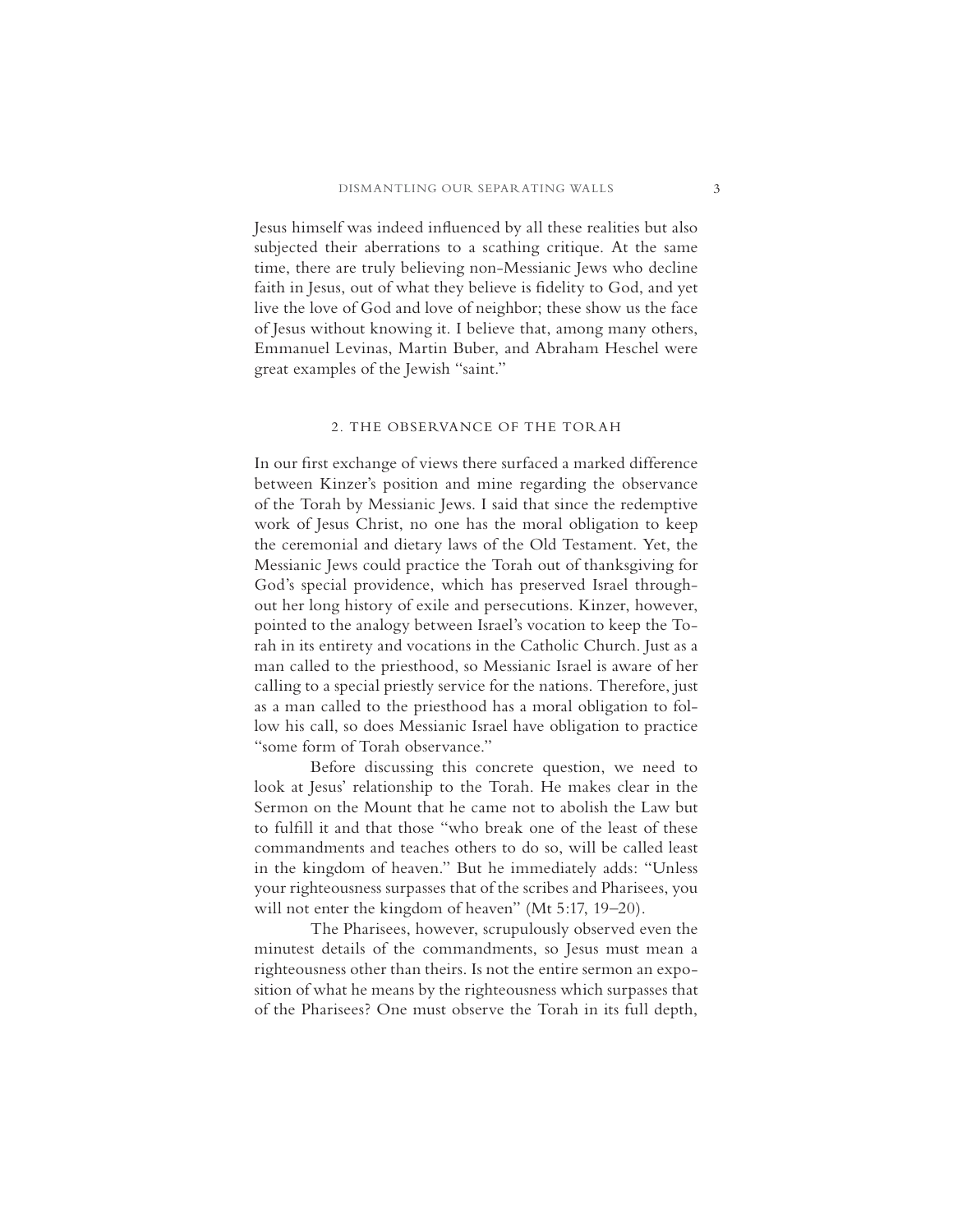#### 4 ROCH KERESZTY

the way the author of the Torah explains it in Matthew 5–7 and through the entire gospel. This includes both the practice of the least of the decrees and fulfillment of the two chief commandments: "Love the Lord your God with your whole heart, with your whole soul, and with your whole mind" and "Love your neighbor as yourself." For, Jesus states, "The whole Law and the Prophets depend on these two commandments" (Mt 22: 37–40). Moreover, if we read the texts about morality in John and Paul, it becomes evident that Jesus commands us to love one another as he loves us—not simply trying to imitate him with our own strength, but participating in his Spirit and thereby being enabled to love with his love and so to give away our lives in this twofold service of God and neighbor. Moreover, the Holy Spirit does not only command us to obey universal precepts, but many times he invites individuals to accept a vocation, fulfill a project, or share the poverty of Jesus' earthly life. Such personal calls are addressed not to all but to those chosen by God, individuals or groups. We might add that the Holy Spirit aims at shaping and forming within us the image of Christ. In this sense the Torah of the New Testament is the very person of Christ whom we can follow only by the power of the Holy Spirit. This is a standard much higher than the Torah of the Old Law. The dietary prescriptions and ceremonial purifications fulfilled an essential function before Christ: they made separation from the Gentiles almost a necessity and in this way they kept the observant Jews from falling away from the worship of the one God, the God of Israel. But after Christ has redeemed the entire human race, he also abolished the separating wall between Gentiles and Jews and made all believers members of his body. In this one body, the observance of the dietary and cleanliness regulations would remain an obstacle separating Jewish Christians from Gentile Christians. Returning to the question of the Torah observance of Messianic Jews, I begin to appreciate Kinzer's point: the obligation of "some form of Torah observance" is part of the Messianic Jews' particular vocation. I only hope and ask that Messianic Jews do not insist on any regulations that would distance them from table fellowship with Christians. Paul could not be more insistent on this issue in Galatians when he reprimands Peter's withdrawal from Gentile table fellowship (2:11–14); moreover, in the Acts it is Peter himself who received the heavenly command to eat (previously)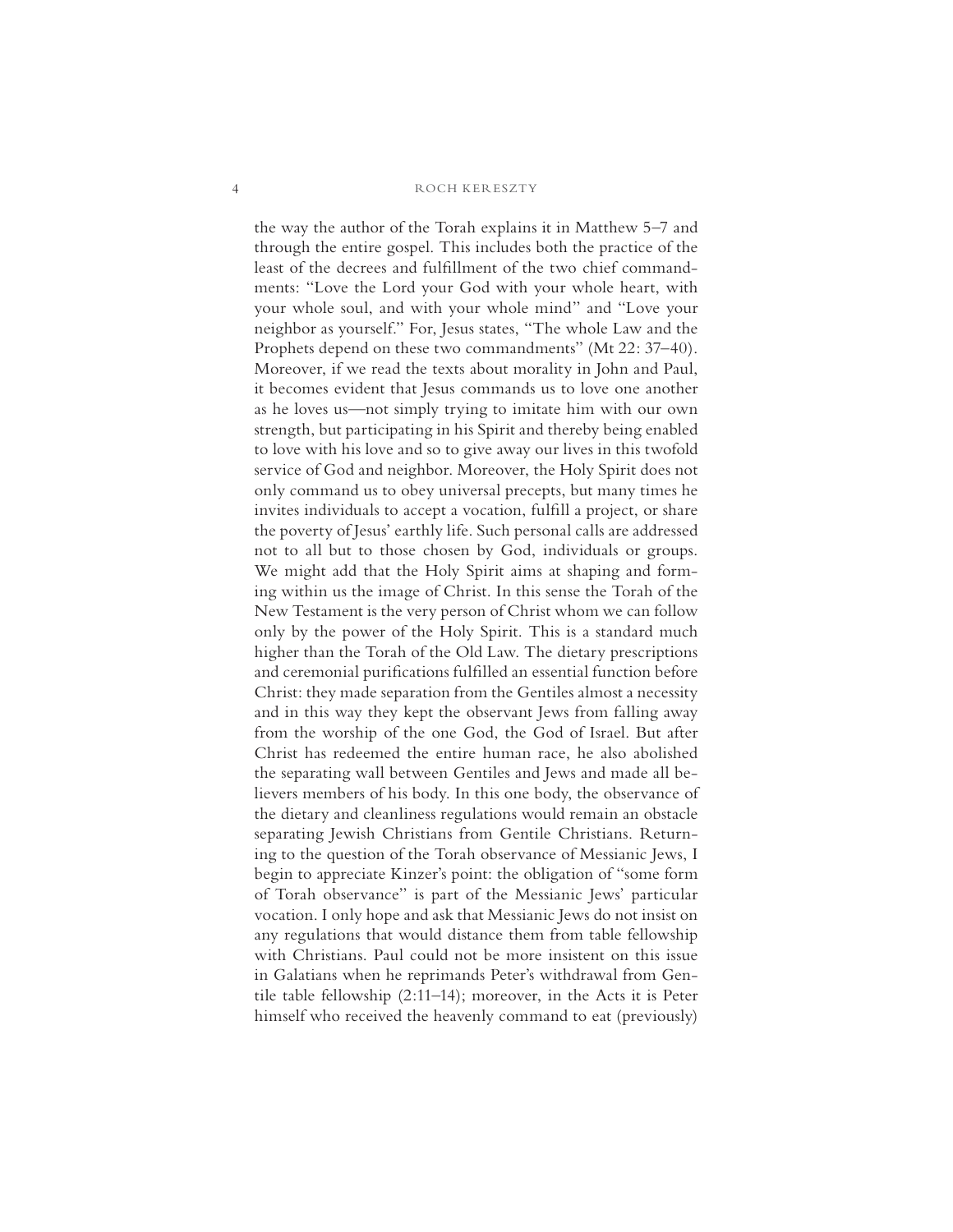unclean food (10:9–16). According to the Gospel of Mark, Jesus himself made all kinds of food clean (7:14–19).

## 3. THE MISSION OF THE MESSIANIC JEWS

Reflecting on the mission of the Messianic Jews within the universal mission of the Church, I assume that they intend to preserve their Jewish identity not merely out of natural patriotism, but also from a sense of gratitude to the God who has shown Israel so many special signs of his love during the Old Testament and who, in the Christian era, has so often invited his people to live the vocation of Isaiah's Suffering Servant. This invitation presents us with a frightening irony: the (pagan) Christians persecuted Jesus in their Jewish neighbors. All who went to the gas chambers of the concentration camps with the Shema Yisrael on their lips and in their hearts became witnesses to the living God and, unawares, shared in the cross of Christ. As Pope Benedict XVI said at Auschwitz, the Nazis, by wanting to kill all Jews, wanted to kill God himself:

Deep down, those vicious criminals, by wiping out this people, wanted to kill the God who called Abraham, who spoke on Sinai and laid down principles to serve as a guide for mankind, principles that are eternally valid. If this people, by its very existence, was a witness to the God who spoke to humanity and took us to himself, then that God finally had to die and power had to belong to man alone—to those men, who thought that by force they had made themselves masters of the world. By destroying Israel, by the Shoah, they ultimately wanted to tear up the taproot of the Christian faith and to replace it with a faith of their own invention: faith in the rule of man, the rule of the powerful**. 1**

In spite all the efforts of annihilation, God renewed and keeps believing Israel alive up to this very day. The recent discovery of Israel's Messiah in Jesus by a growing number of Jews is a powerful witness to the *magnalia Dei* (the great deeds of the living God). These Messianic Jews know that their vocation within

<sup>1</sup> Benedict XVI, *Visit to the Auschwitz Camp*, May 28, 2006.